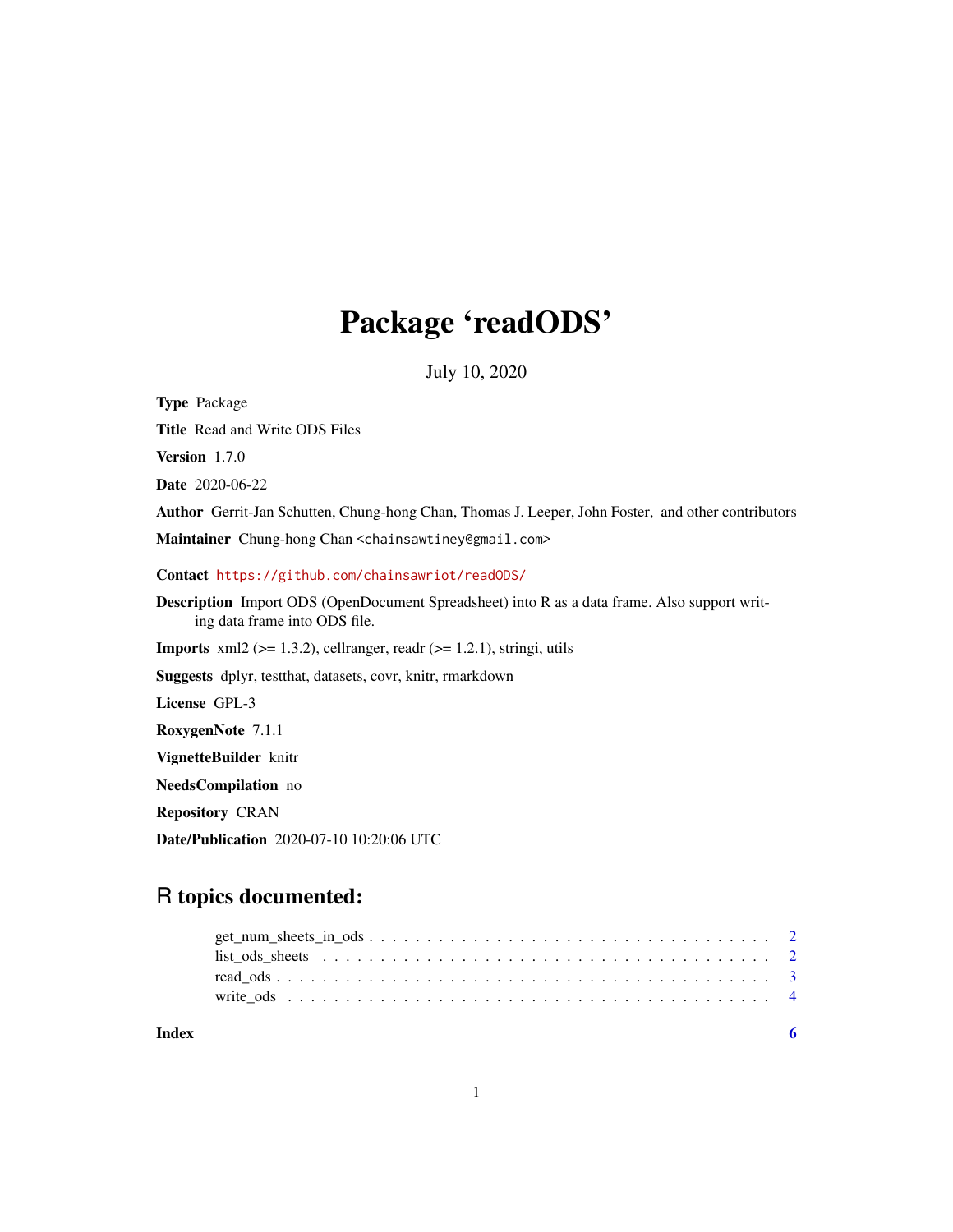<span id="page-1-0"></span>get\_num\_sheets\_in\_ods *get the number of sheets in an ods file*

#### Description

get the number of sheets in an ods file

#### Usage

```
get_num_sheets_in_ods(path)
```
getNrOfSheetsInODS(path)

#### Arguments

path path to the ods file

#### Value

Number of sheets

#### Author(s)

Chung-hong Chan [chainsawtiney@gmail.com,](mailto:chainsawtiney@gmail.com) Gerrit-Jan Schutten [phonixor@gmail.com](mailto:phonixor@gmail.com)

#### See Also

use [read\\_ods](#page-2-1) to read the data

list\_ods\_sheets *List all sheets in an ods file.*

#### Description

List all sheets in an ods file.

#### Usage

list\_ods\_sheets(path)

ods\_sheets(path)

#### Arguments

path Path to the ods file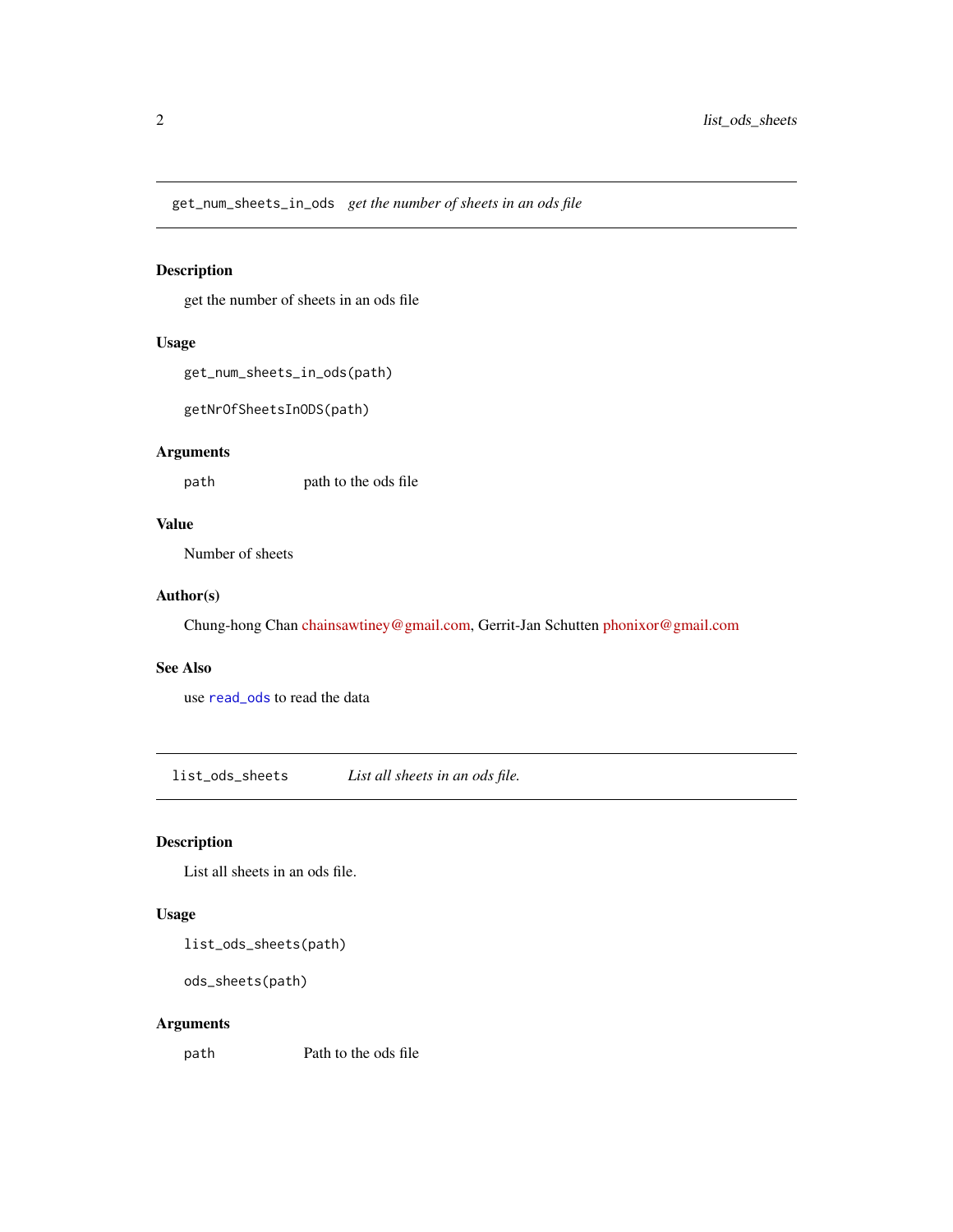#### <span id="page-2-0"></span>read\_ods 3

#### Value

A character vector of sheet names.

<span id="page-2-1"></span>read\_ods *read data from ods files*

#### Description

read\_ods is a function to read a single sheet from an ods file and return a data frame. read.ods always returns a list of data frames with one data frame per sheet. This is a wrapper to read\_ods for backward compatibility with previous version of readODS. Please use read\_ods if possible.

#### Usage

```
read_ods(
 path = NULL,
  sheet = 1,
  col_names = TRUE,
  col_types = NULL,
 na = "",skip = 0,formula_as_formula = FALSE,
  range = NULL,
  row_names = FALSE,
  strings_as_factors = FALSE,
  verbose = FALSE
\mathcal{L}
```
read.ods(file = NULL, sheet = NULL, formulaAsFormula = FALSE)

#### Arguments

| path               | path to the ods file.                                                                                                                                                           |
|--------------------|---------------------------------------------------------------------------------------------------------------------------------------------------------------------------------|
| sheet              | sheet to read. Either a string (the sheet name), or an integer sheet number. The<br>default is 1.                                                                               |
| $col$ $\_names$    | indicating whether the file contains the names of the variables as its first line.                                                                                              |
| col_types          | Either NULL to guess from the spreadsheet or refer to readr::type_convert to<br>specify cols specification. NA will return a data frame with all columns being<br>"characters". |
| na                 | Character vector of strings to use for missing values. By default read_ods con-<br>verts blank cells to missing data.                                                           |
| skip               | the number of lines of the data file to skip before beginning to read data.                                                                                                     |
| formula_as_formula |                                                                                                                                                                                 |
|                    | a switch to display formulas as formulas " $SUM(A1:A3)$ " or as the resulting<br>value "3" or "8"                                                                               |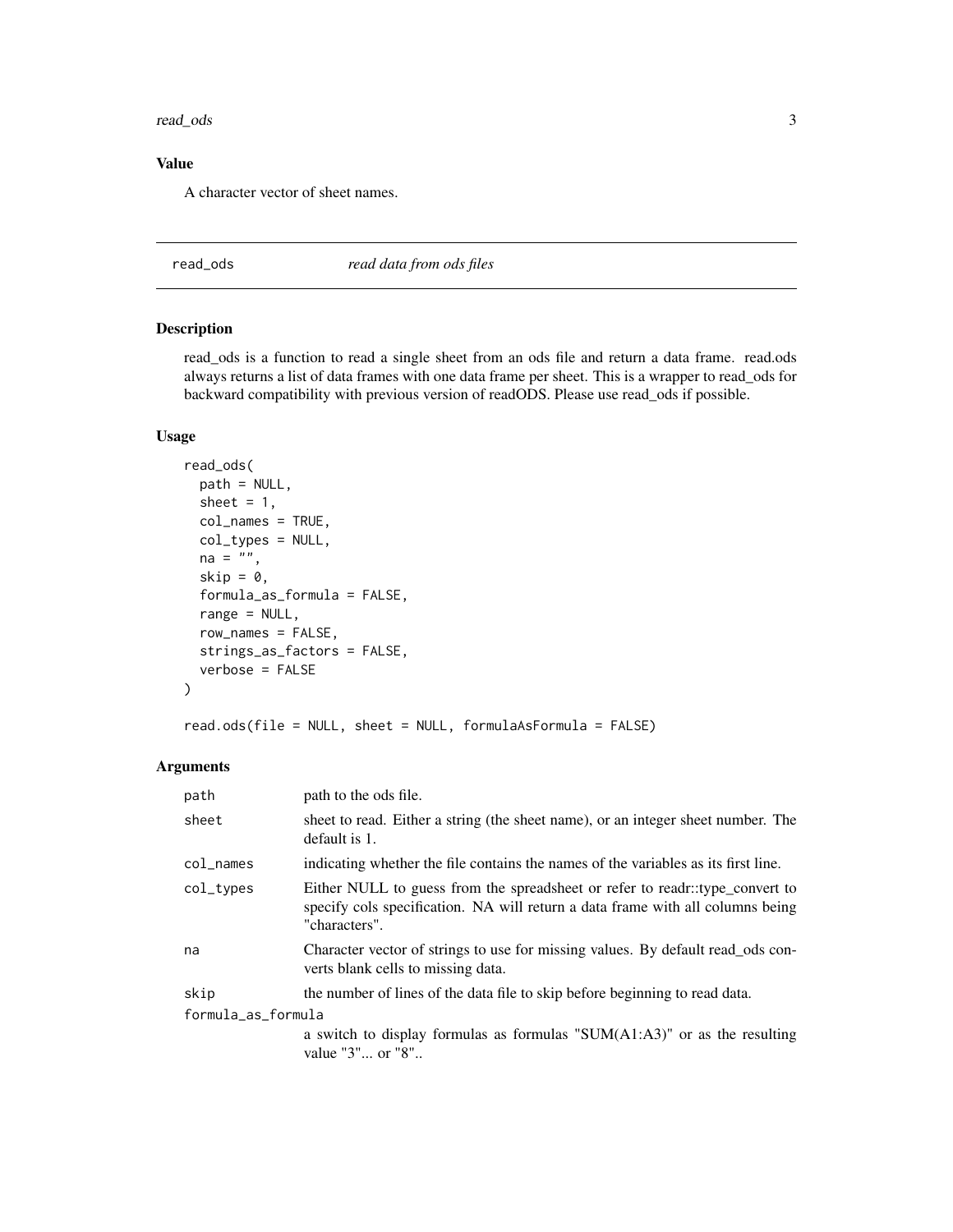<span id="page-3-0"></span>

| range              | selection of rectangle using Excel-like cell range, such as range = "D12:F15" or<br>range = "R1C12:R6C15". Cell range processing is handled by the cell ranger<br>package. |
|--------------------|----------------------------------------------------------------------------------------------------------------------------------------------------------------------------|
| row_names          | indicating whether the file contains the names of the rows as its first column                                                                                             |
| strings_as_factors |                                                                                                                                                                            |
|                    | logical, if character columns to be converted to factors.                                                                                                                  |
| verbose            | logical, if messages should be displayed.                                                                                                                                  |
| file               | for read.ods only, path to the ods file.                                                                                                                                   |
| formulaAsFormula   |                                                                                                                                                                            |
|                    | for read.ods only, a switch to display formulas as formulas "SUM $(A1:A3)$ " or<br>as the resulting value "3" or "8"                                                       |

#### Value

A data frame (data.frame) containing a representation of data in the ods file.

#### Note

Currently, ods files that linked to external data source cannot be read. Merged cells cannot be parsed correctly.

#### Author(s)

Chung-hong Chan [chainsawtiney@gmail.com,](mailto:chainsawtiney@gmail.com) Gerrit-Jan Schutten [phonixor@gmail.com](mailto:phonixor@gmail.com)

write\_ods *write data to ods file*

#### Description

Function to write a single data.frame to an ods file.

#### Usage

```
write_ods(
  x,
  path,
  sheet = "Sheet1",
  append = FALSE,
  update = FALSE,
  row_names = FALSE,
  col_names = TRUE,
  verbose = FALSE,
  overwrite = NULL
\mathcal{E}
```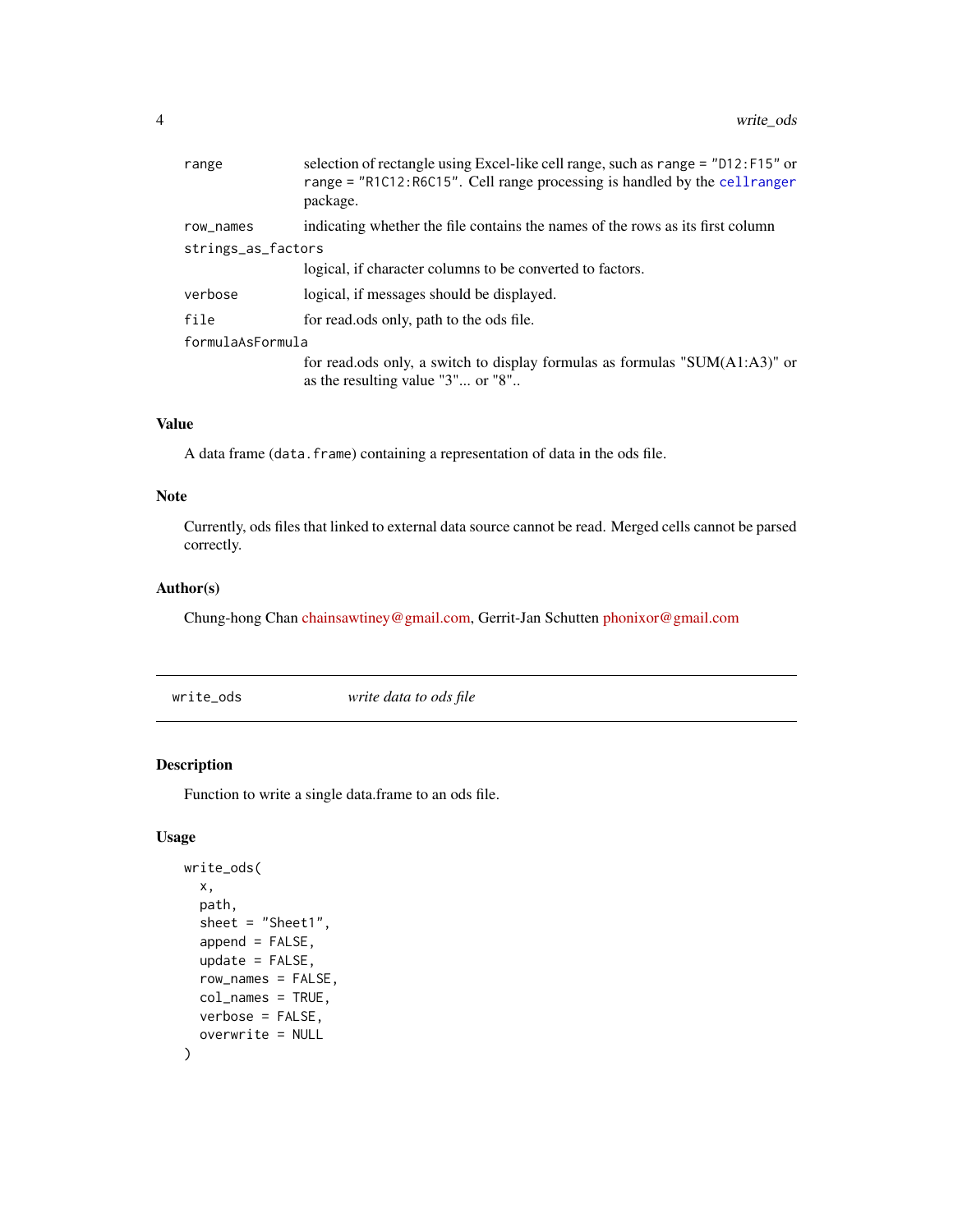#### write\_ods 5

#### Arguments

| X               | a data.frame                                                                                                                                                                                         |
|-----------------|------------------------------------------------------------------------------------------------------------------------------------------------------------------------------------------------------|
| path            | Path to the ods file to write                                                                                                                                                                        |
| sheet           | Name of the sheet                                                                                                                                                                                    |
| append          | logical, TRUE indicates that x should be appended to the existing file (path) as<br>a new sheet. If a sheet with the same sheet_name exists, an exception is thrown.<br>See update.                  |
| update          | logical, TRUE indicates that the sheet with sheet_name in the existing file (path)<br>should be updated with the content of x. If a sheet with sheet name does not<br>exist, an exception is thrown. |
| row_names       | logical, TRUE indicates that row names of x are to be included in the sheet                                                                                                                          |
| $col$ $\_names$ | logical, TRUE indicates that column names of x are to be included in the sheet                                                                                                                       |
| verbose         | logical, if messages should be displayed                                                                                                                                                             |
| overwrite       | logical, depreciated.                                                                                                                                                                                |

#### Value

the value of path invisibly.

#### Author(s)

Thomas J. Leeper [thosjleeper@gmail.com,](mailto:thosjleeper@gmail.com) John Foster [john.x.foster@nab.com.au,](mailto:john.x.foster@nab.com.au) Chung-hong Chan [chainsawtiney@gmail.com](mailto:chainsawtiney@gmail.com)